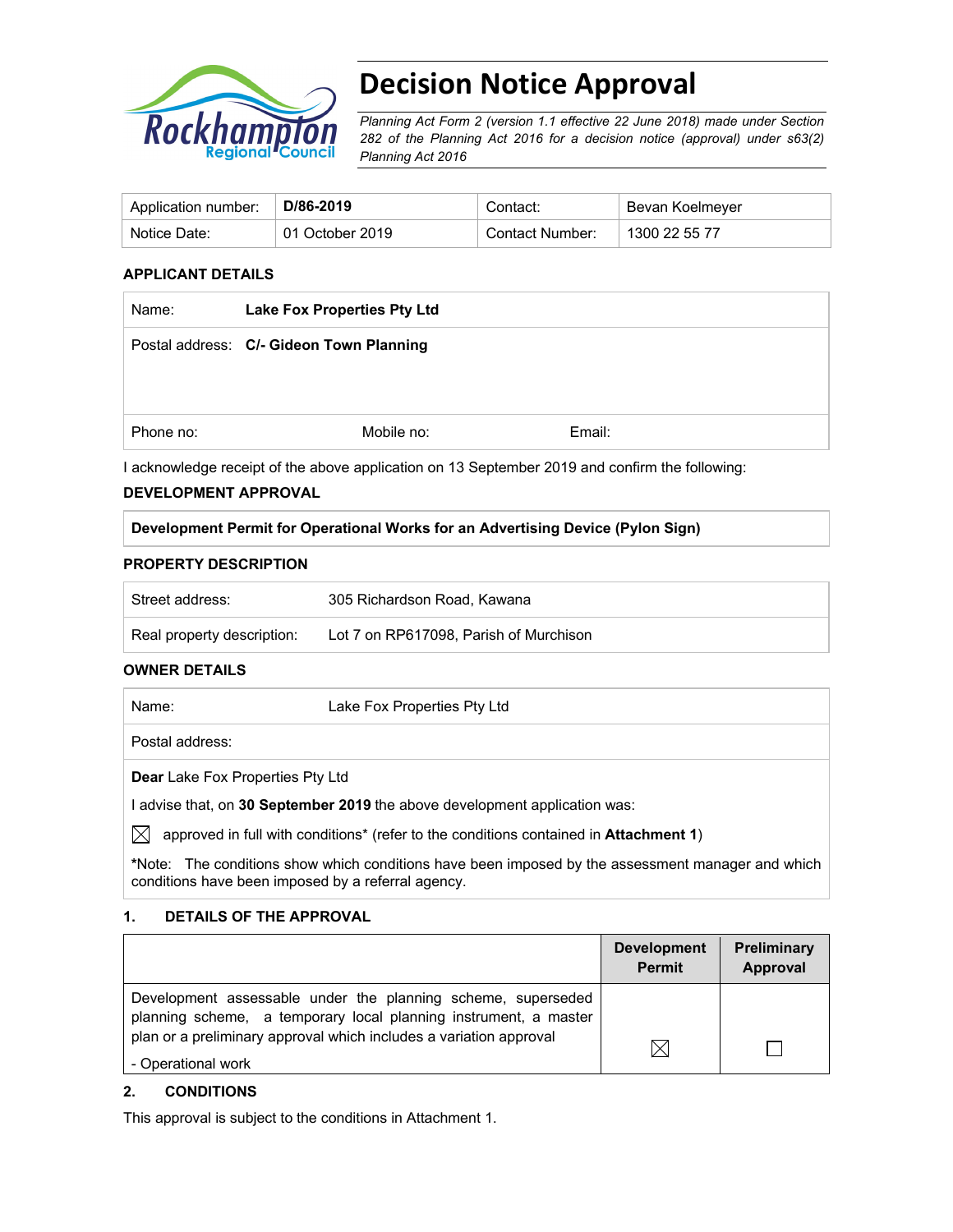### **3. FURTHER DEVELOPMENT PERMITS REQUIRED**

Please be advised that the following development permits are required to be obtained before the development can be carried out:

| Type of development permit required | Subject of the required development permit |
|-------------------------------------|--------------------------------------------|
| Building Works                      |                                            |

#### **4. REFERRAL AGENCIES Nil**

## **5. THE APPROVED PLANS**

**The approved development must be completed and maintained generally in accordance with the approved drawings and documents:** 

| <b>Plan/Document</b><br><b>Name</b> | <b>Prepared by</b>              | <b>Date</b> | <b>Reference No.</b>                  | Version/<br><b>Issue</b> |
|-------------------------------------|---------------------------------|-------------|---------------------------------------|--------------------------|
| Site Plan                           | <b>Atlantic Building Design</b> |             | September 2019   SK-001, Sheet 1 of 1 | $\qquad \qquad$          |

Endorsement of any plans approved by Rockhampton Regional Council:

- 1. is only an endorsement that the drawing/s appear/s to be suitable for the purposes of construction and use;
- 2. is not an endorsement that the drawing/s is/are free of errors or omissions, nor when works are carried out pursuant to the drawing/s that they will be free from errors or omissions or will comply with or satisfy any other requirement or purpose;
- 3. does not connote any assumption of risk by Rockhampton Regional Council or by any approving or assessing officers of Rockhampton Regional Council; and
- 4. any changes to the above drawings during or prior to construction must be approved by Rockhampton Regional Council in writing prior to undertaking construction. Rockhampton Regional Council will not accept any changed works which are not reflected through a design change process. No design changes or alterations to plans may be undertaken at the "as constructed" stage.

Responsibility for the drawing/s and any errors or omissions in it or consequent defects arising from it remain with the author of the drawing and the signing Registered Professional Engineering of Queensland.

#### **6. CURRENCY PERIOD FOR THE APPROVAL (s.85 of the Planning Act)**

Pursuant to section 85 of *Planning Act 2016,* the Development Permit lapses at the expiration of two (2) years after the date of issue of this approval.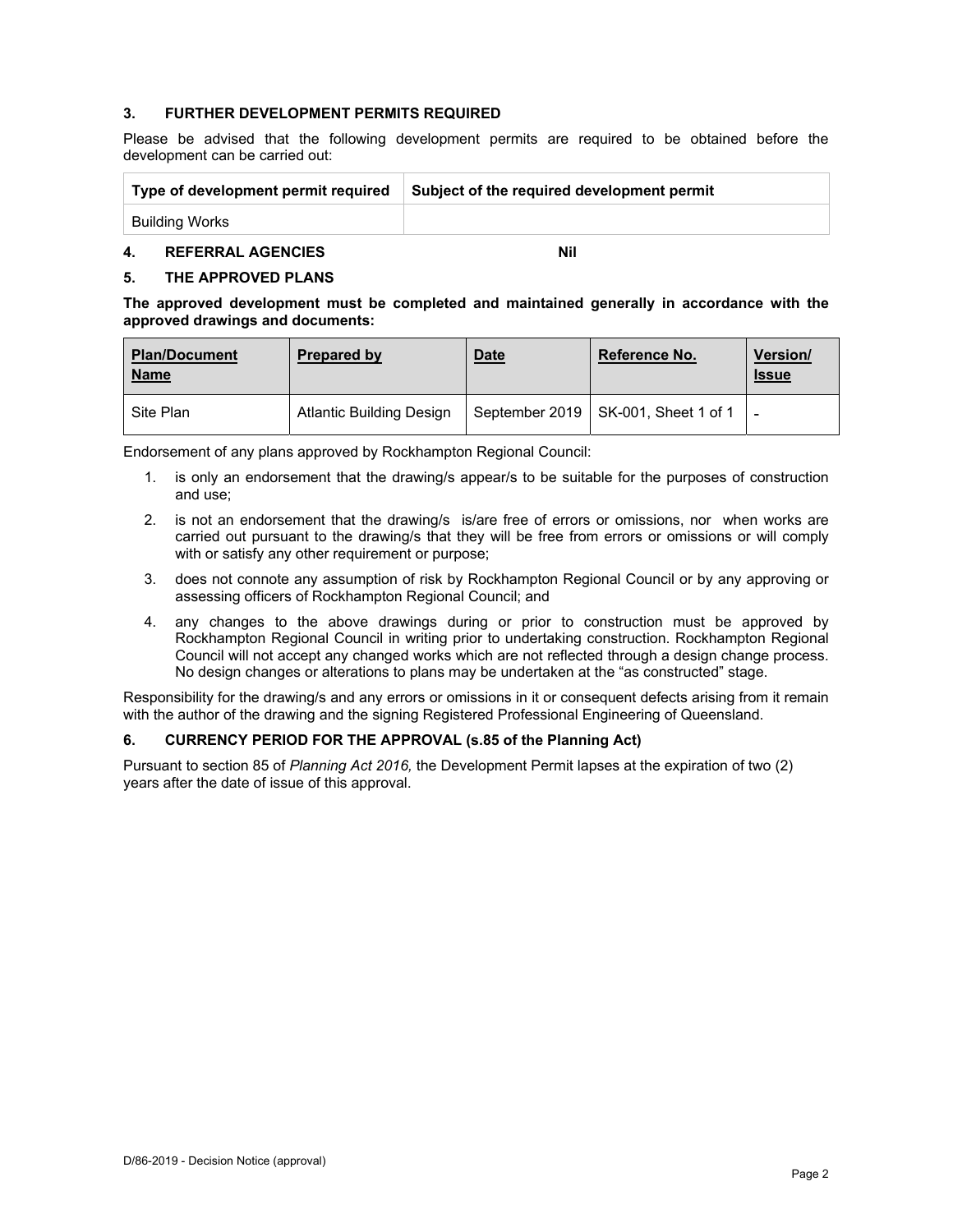## **7. STATEMENT OF REASONS**

| <b>Description of</b><br>the development           | The proposed development is for Operational Works for an Advertising Device (Pylon<br>Sign)                                                                                                                                                                                                                                     |                                                                                                                                                                                                                                                                                                                                                           |  |  |
|----------------------------------------------------|---------------------------------------------------------------------------------------------------------------------------------------------------------------------------------------------------------------------------------------------------------------------------------------------------------------------------------|-----------------------------------------------------------------------------------------------------------------------------------------------------------------------------------------------------------------------------------------------------------------------------------------------------------------------------------------------------------|--|--|
| <b>Reasons for</b><br><b>Decision</b>              | The advertising device is not anticipated to adversely impact on the visual<br>a)<br>amenity of the streetscape and locality, or the safety of the road network for<br>vehicle and pedestrian movements;                                                                                                                        |                                                                                                                                                                                                                                                                                                                                                           |  |  |
|                                                    | b)                                                                                                                                                                                                                                                                                                                              | Assessment of the development against the relevant zone purpose, planning<br>scheme codes and planning scheme policies demonstrates that the proposed<br>development will not cause significant adverse impacts on the surrounding natural<br>environment, built environment and infrastructure, community facilities, or local<br>character and amenity; |  |  |
|                                                    | c)<br>Policy; and                                                                                                                                                                                                                                                                                                               | The proposed development does not compromise the relevant State Planning                                                                                                                                                                                                                                                                                  |  |  |
|                                                    | d)                                                                                                                                                                                                                                                                                                                              | On balance, the application should be approved because the circumstances<br>favour Council exercising its discretion to approve the application even though the<br>development does not comply with an aspect of the assessment benchmarks.                                                                                                               |  |  |
| Assessment<br><b>Benchmarks</b>                    | The proposed development was assessed against the following assessment<br>benchmarks:                                                                                                                                                                                                                                           |                                                                                                                                                                                                                                                                                                                                                           |  |  |
|                                                    | Advertising devices code.<br>٠                                                                                                                                                                                                                                                                                                  |                                                                                                                                                                                                                                                                                                                                                           |  |  |
| <b>Compliance with</b><br>assessment<br>benchmarks |                                                                                                                                                                                                                                                                                                                                 | The development was assessed against all of the assessment benchmarks listed<br>above and complies with all of these with the exception listed below.                                                                                                                                                                                                     |  |  |
|                                                    | <b>Assessment</b><br><b>Benchmark</b>                                                                                                                                                                                                                                                                                           | Reasons for the approval despite non-compliance with<br>benchmark                                                                                                                                                                                                                                                                                         |  |  |
|                                                    | The advertising device is not anticipated to adversely impact on the<br>Advertising<br>visual amenity or character of the streetscape and locality.<br>devices code<br>Furthermore, the device is not anticipated to detrimentally impact on<br>the safety of the road network for vehicle and pedestrian traffic<br>movements. |                                                                                                                                                                                                                                                                                                                                                           |  |  |
| <b>Matters</b>                                     | i)<br>The State Planning Policy - Part E;                                                                                                                                                                                                                                                                                       |                                                                                                                                                                                                                                                                                                                                                           |  |  |
| prescribed by<br>regulation                        | ii)                                                                                                                                                                                                                                                                                                                             | The Central Queensland Regional Plan;                                                                                                                                                                                                                                                                                                                     |  |  |
|                                                    | iii)                                                                                                                                                                                                                                                                                                                            | The Rockhampton Region Planning Scheme 2015.                                                                                                                                                                                                                                                                                                              |  |  |
|                                                    | iv)                                                                                                                                                                                                                                                                                                                             | The common material, being the material submitted with the application.                                                                                                                                                                                                                                                                                   |  |  |

## **8. RIGHTS OF APPEAL**

The rights of an applicant to appeal to a tribunal or the Planning and Environment Court against a decision about a development application are set out in chapter 6, part 1 of the *Planning Act 2016*. There may also be a right to make an application for a declaration by a tribunal (see chapter 6, part 2 of the *Planning Act 2016).*

#### *Appeal by an applicant*

An applicant for a development application may appeal to the Planning and Environment Court against the following:

- the refusal of all or part of the development application
- a provision of the development approval
- the decision to give a preliminary approval when a development permit was applied for
- a deemed refusal of the development application.

An applicant may also have a right to appeal to the Development tribunal. For more information, see schedule 1 of the *Planning Act 2016*.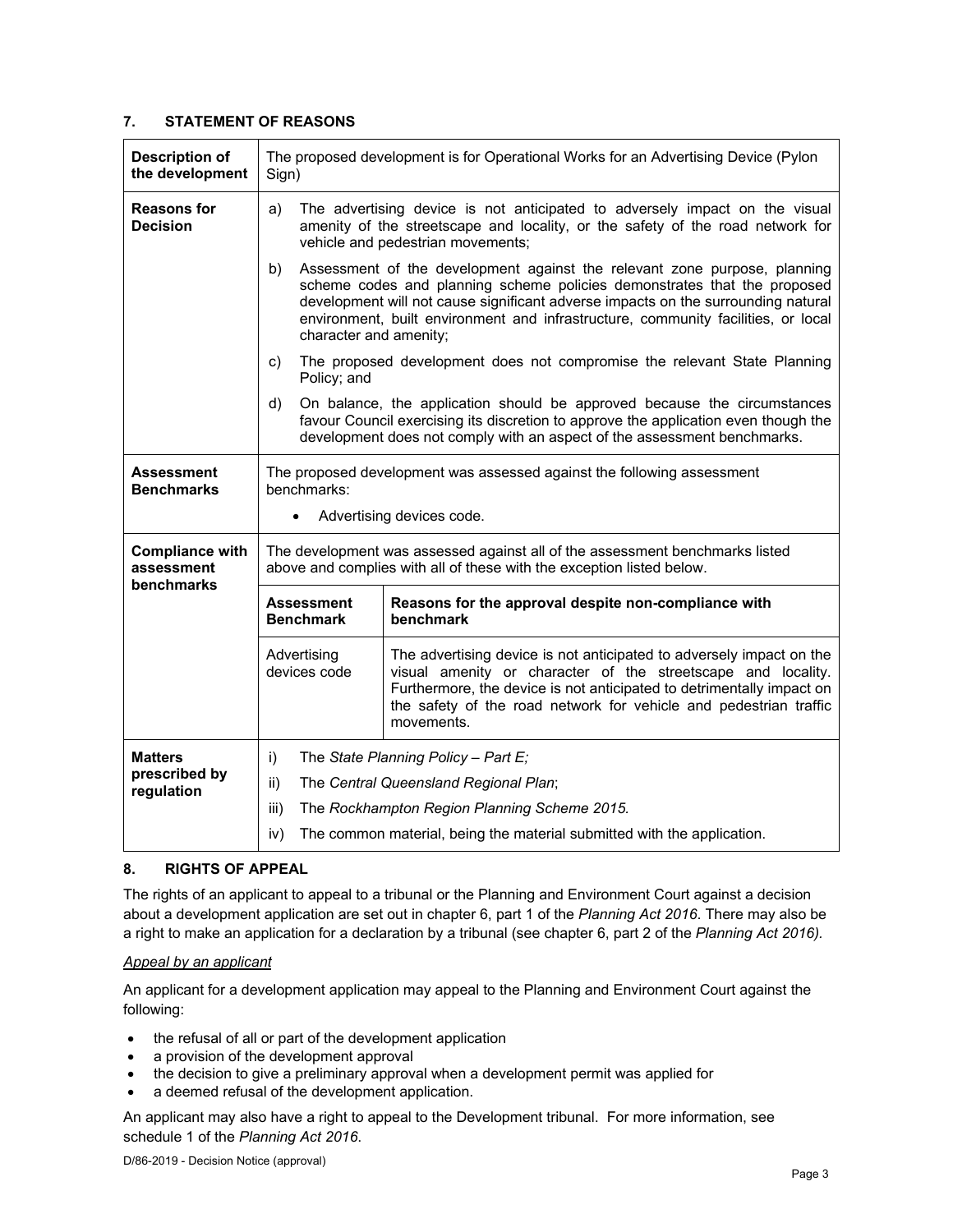The timeframes for starting an appeal in the Planning and Environment Court are set out in section 229 of the *Planning Act 2016*.

**Attachment 2** is an extract from the *Planning Act 2016* that sets down the applicant's appeal rights and the appeal rights of a submitter.

## **9. WHEN THE DEVELOPMENT APPROVAL TAKES EFFECT**

This development approval takes effect:

From the time the decision notice is given  $-$  if there is no submitter and the applicant does not appeal the decision to the court.

Or

- When the submitter's appeal period ends – if there is a submitter and the applicant does not appeal the decision to the court.

Or

Subject to the decision of the court, when the appeal is finally decided  $-$  if an appeal is made to the court.

## **10. ASSESSMENT MANAGER**

|  | Name: Philip Benfield<br><b>OPERATIONAL WORKS</b><br><b>ADMINISTRATOR</b> | Signature: |  | Date: 01 October 2019 |  |
|--|---------------------------------------------------------------------------|------------|--|-----------------------|--|
|--|---------------------------------------------------------------------------|------------|--|-----------------------|--|

### **Attachment 1 – Conditions of the approval**

*Part 1* **–** *Conditions imposed by the assessment manager [Note: where a condition is imposed about infrastructure under Chapter 4 of the Planning Act 2016, the relevant provision of the Act under which this condition was imposed must be specified.]*

#### **Attachment 2 – Extract on appeal rights**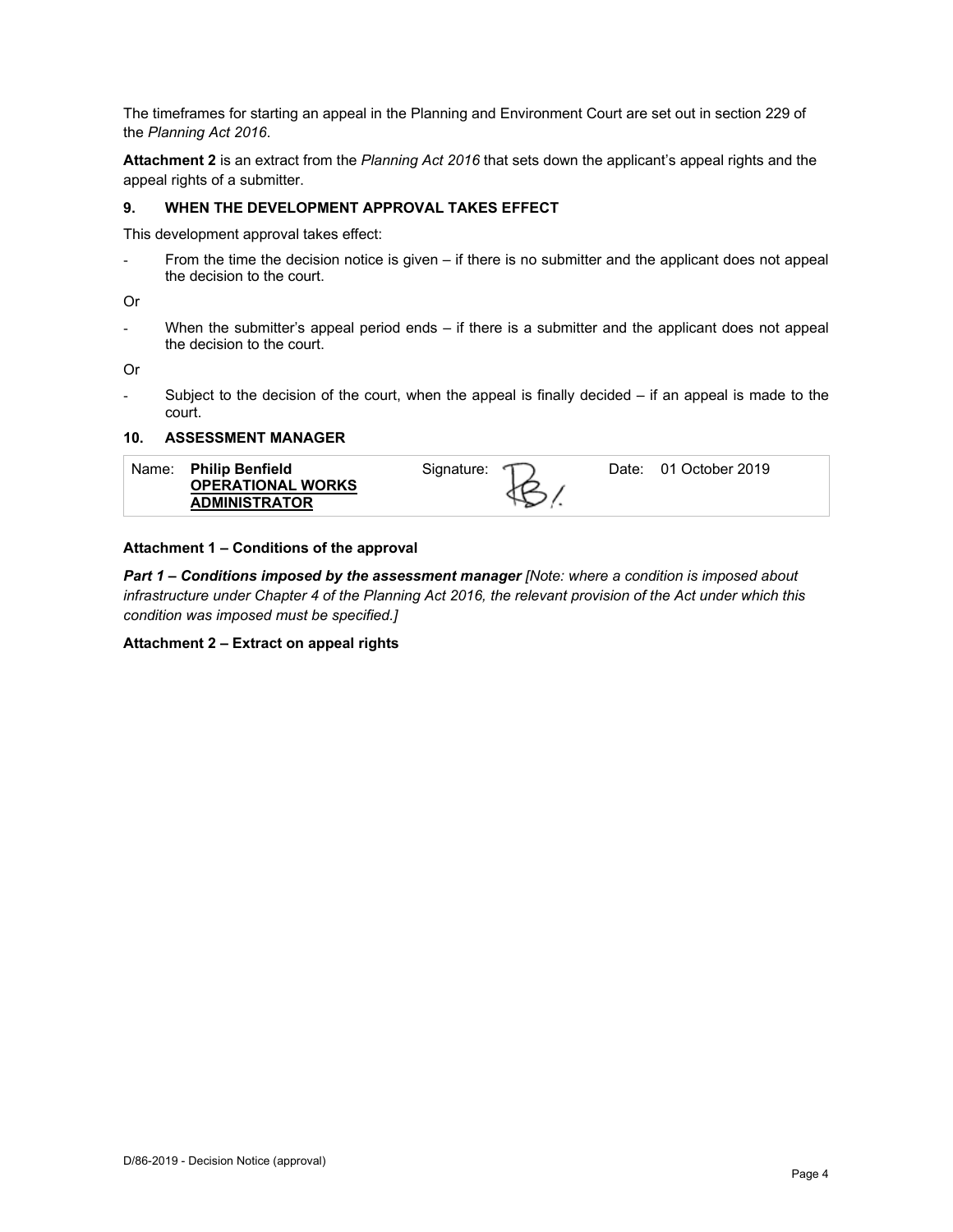

## **Attachment 1 – Part 1**

**Rockhampton Regional Council Conditions** 

*PLANNING ACT 2016*

## **1.0 ADMINISTRATION**

- 1.1 The Developer is responsible for ensuring compliance with the Conditions of the approval by an employee, agent, contractor or invitee of the Developer.
- 1.2 Where these Conditions refer to "Council" in relation to requiring Council to approve or to be satisfied as to any matter, or conferring on the Council a function, power or discretion, that role of the Council may be fulfilled in whole or in part by a delegate appointed for that purpose by the Council.
- 1.3 All conditions of this approval must be undertaken and completed to the satisfaction of Council, at no cost to Council.
- 1.4 The following further development permits are required prior to the commencement of any works on the site:
	- 1.4.1 Building Works.
- 1.5 Unless otherwise stated, all works must be designed, constructed and maintained in accordance with the relevant Council policies, guidelines and standards.

## **2.0 APPROVED PLANS AND DOCUMENTS**

2.1 The approved advertising device must be completed and maintained generally in accordance with the approved drawings and documents, except where amended by the conditions of this permit.

| <b>Plan/Document</b><br><u>Name</u> | Prepared by                     | <b>Date</b> | Reference No.                                | Version/<br><b>Issue</b> |
|-------------------------------------|---------------------------------|-------------|----------------------------------------------|--------------------------|
| Site Plan                           | <b>Atlantic Building Design</b> |             | September 2019   SK-001, Sheet 1   -<br>of 1 |                          |

- 2.2 A set of the above approved plans are returned to you as the Consultant. The Consultant is to supply one (1) Approved set to the contractor to be retained on site at all times during construction.
- 2.3 Where there is any conflict between the conditions of this approval and the details shown on the approved plans and documents, the conditions of approval must prevail.
- 2.4 Where conditions require the above plans or documents to be amended, the revised document(s) must be submitted for endorsement by Council prior to the submission of a Development Application for Building Works.
- 2.5 Any proposed changes to the approved stamped plans during the works will be generally considered minor amendments and require Council's approval. The stamped amended plans and a covering letter will be forwarded to the applicant.

## **3.0 OPERATING PROCEDURE**

- 3.1 The advertising device must only display or advertise a matter associated with the primary purpose for which the premises are used, or the purpose stated in this approval.
- 3.2 All text and images displayed on the approved advertising device:
	- 3.2.1 must be static;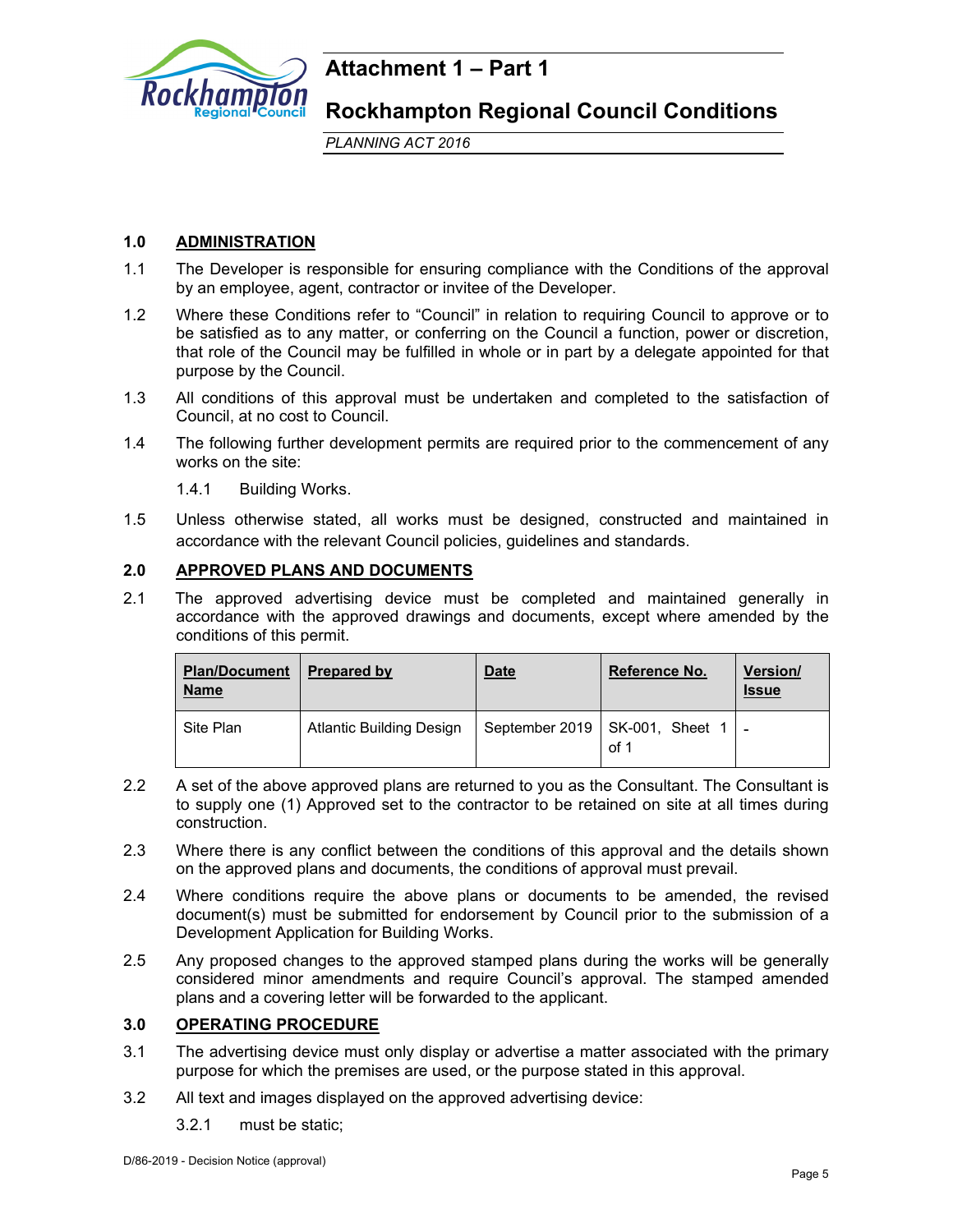- 3.2.2 must not imitate a traffic control device, move contrary to any traffic control device or include traffic instructions (for example 'stop'); and
- 3.2.3 must not involve moving parts or flashing lights.
- 3.3 Any lighting devices associated with the advertising device, such as sensory lighting, must be positioned on the site and shielded so as not to cause glare or other nuisance to nearby residents or motorists. Night lighting must be designed, constructed and operated in accordance with '*Australian Standard AS4282 – Control of the obtrusive effects of outdoor*  lighting' and 'Civil Aviation Safety Authority (CASA) Guidelines: Lighting in the vicinity of *aerodromes: Advice to lighting designers'.*
- 3.4 Noise emitted from the advertising device must not cause an environmental nuisance.

## **4.0 DIGITAL SCREEN DISPLAY FEATURES**

- 4.1 The digital display screen must incorporate an automatic error detection system which will turn off the screen display or display a blank screen should the screen malfunction.
- 4.2 The display screen must incorporate a minimum of two (2) automated ambient light sensors capable of supporting a minimum of five (5) levels of stepped dimming to ensure display screen luminance can adjust automatically in response to surrounding ambient light conditions from dark of night to fully sunlit conditions.
- 4.3 The display screen must provide for on-site control, operation, configuration and diagnosis of the screen display.
- 4.4 Messages must remain static for a minimum dwell time of ten (10) seconds, and are not to scroll across the screen or incorporate flashing, blinking, revolving, pulsating, high contrast or rotating effects animation.
- 4.5 Each change of advertisement is to be completed instantaneously (i.e. within 0.1 of a second).

## **5.0 DIGITAL SCREEN ADVERTISEMENTS AND MOVEMENT**

- 5.1 The display screen must not be split to display multiple advertisements on the one (1) display screen.
- 5.2 Advertisements must not display text, photographs or symbols depicting, mimicking or that could be reasonably interpreted as a traffic control device.
- 5.3 Advertisements must not invite traffic to move contrary to any traffic control device, or turn where there is fast moving traffic.
- 5.4 Advertisements must only promote a single, self-contained advertising message that is clear, succinct, and legible. The use of text components in a sequential manner, whereby text refers to or is reliant on previous or successive screen displays in order to convey an advertising message is not permitted.

Note: An advertising message refers to the main point the advertisement is attempting to convey to its target audience. This condition seeks to ensure that vehicle drivers in particular are not required to spend an excessive amount of time reading and interpreting advertisements.

- 5.5 Changeover animation effects such as 'fade', 'zoom', or 'fly-in' between advertisements must not be used.
- 5.6 A blank black, white, or any coloured screen must not be displayed between advertisements.
- 5.7 Advertisements that incorporate moving visual images, such as videos or animations must not be displayed.

Note: Please refer to Table 1 for description of Video and Animation.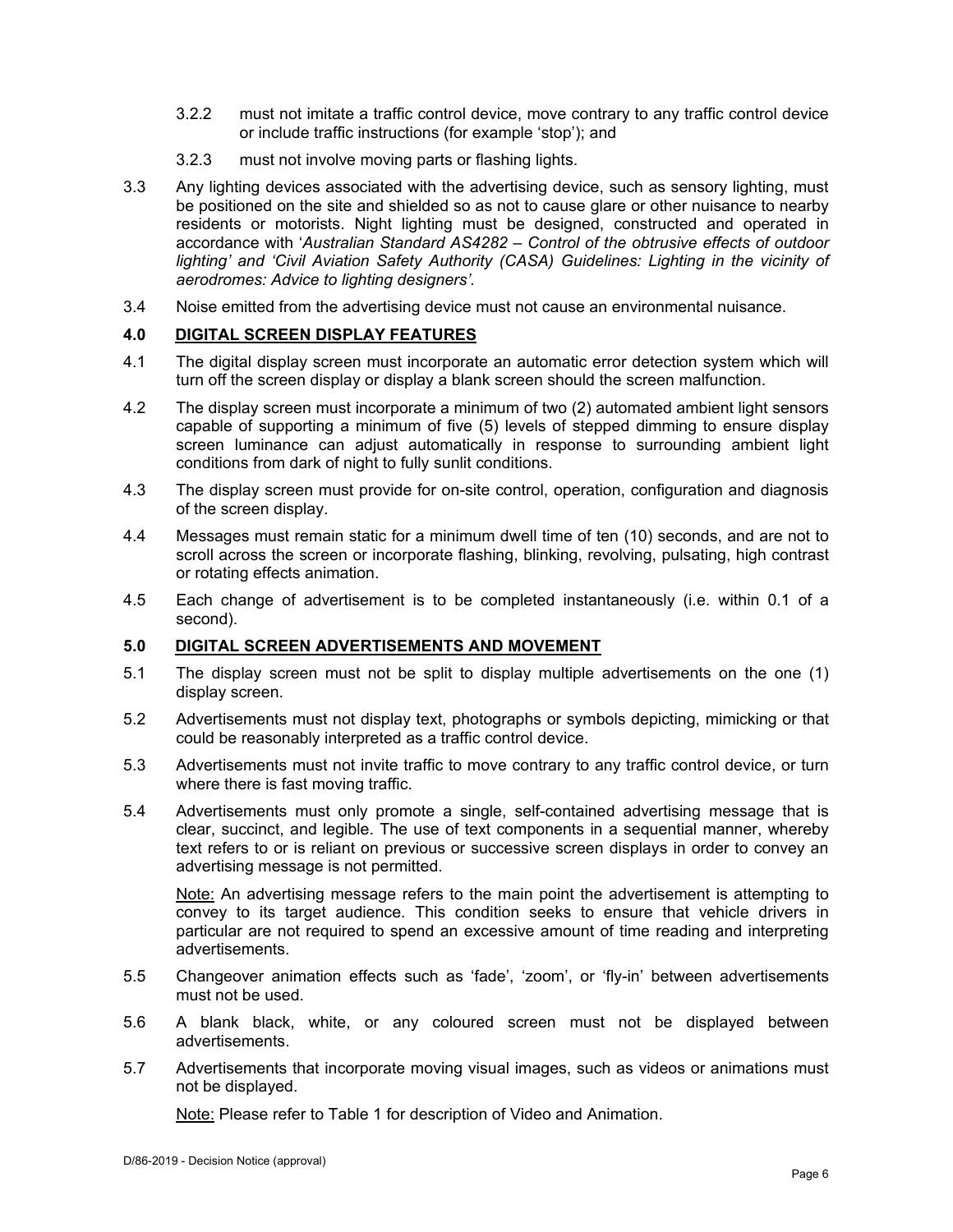5.8 The advertising device must not be capable of playing audio nor be synchronised with any outdoor sound system utilised for advertising purposes.

## **6.0 LUMINANCE**

6.1 Luminance levels of the advertising device must not exceed the outputs stipulated under 'Zone 2' in Table 2 below:

## **Table 2: Luminance levels for Advertising Devices (Source: OMA)**

| <b>Lighting Condition</b>                     | Zone 1             | Zone 2             | Zone 3                |
|-----------------------------------------------|--------------------|--------------------|-----------------------|
| Full Sun on Sign face                         | Maximum<br>Output  | Maximum<br>Output  | <b>Maximum Output</b> |
| Day Time Luminance                            | 6000-7000<br>cd/m2 | 6000-7000<br>cd/m2 | 6000-7000 cd/m2       |
| Morning/Evening/Twilight/inclement<br>weather | 1000 cd/m2         | 700 cd/m2          | 600 cd/m2             |
| Night Time                                    | 500 cd/m2          | 350 cd/m2          | 300 cd/m2             |

## Note:

- Zone 1 very high ambient off street lighting i.e central city locations
- Zone 2 high to medium off street ambient lighting
- Zone 3 low levels of off street ambient lighting, i.e. most residential areas, rural areas.

## **7.0 ASSET MANAGEMENT**

- 7.1 Any damage to, or alterations necessary, to electricity, telephone, water mains, sewerage mains, stormwater drains, and/or public utility installations resulting from the development or in connection with the development, must be undertaken immediately, at no cost to Council, and completed within the following timeframes:
	- 7.1.1 where damage causes a hazard to pedestrian/traffic safety or interrupts a community service, immediately; or
	- 7.1.2 as soon as reasonably possible as agreed with Council.

## **8.0 ADVERTISING DEVICE CONSTRUCTION AND MAINTENANCE**

8.1 The area below the sign must be landscaped with plants to screen the sign's vertical supports. The selected plant species must have a low water dependency and a mature height less than or equal to the base of the sign-face.

The landscaped area must be subject to:

- 8.1.1 a watering and maintenance plan during the establishment moment; and
- 8.1.2 an ongoing maintenance and replanting programme.
- 8.2 Council reserves the right for uninterrupted access to the site at all times during construction.
- 8.3 All Construction work and other associated activities are permitted only between 0630 hours and 1800 hours Monday to Saturday. No work is permitted on Sundays or public holidays. All requirements of the *Environmental Protection Act 1994* and the *Environmental Protection Regulation 2008* must be observed at all times.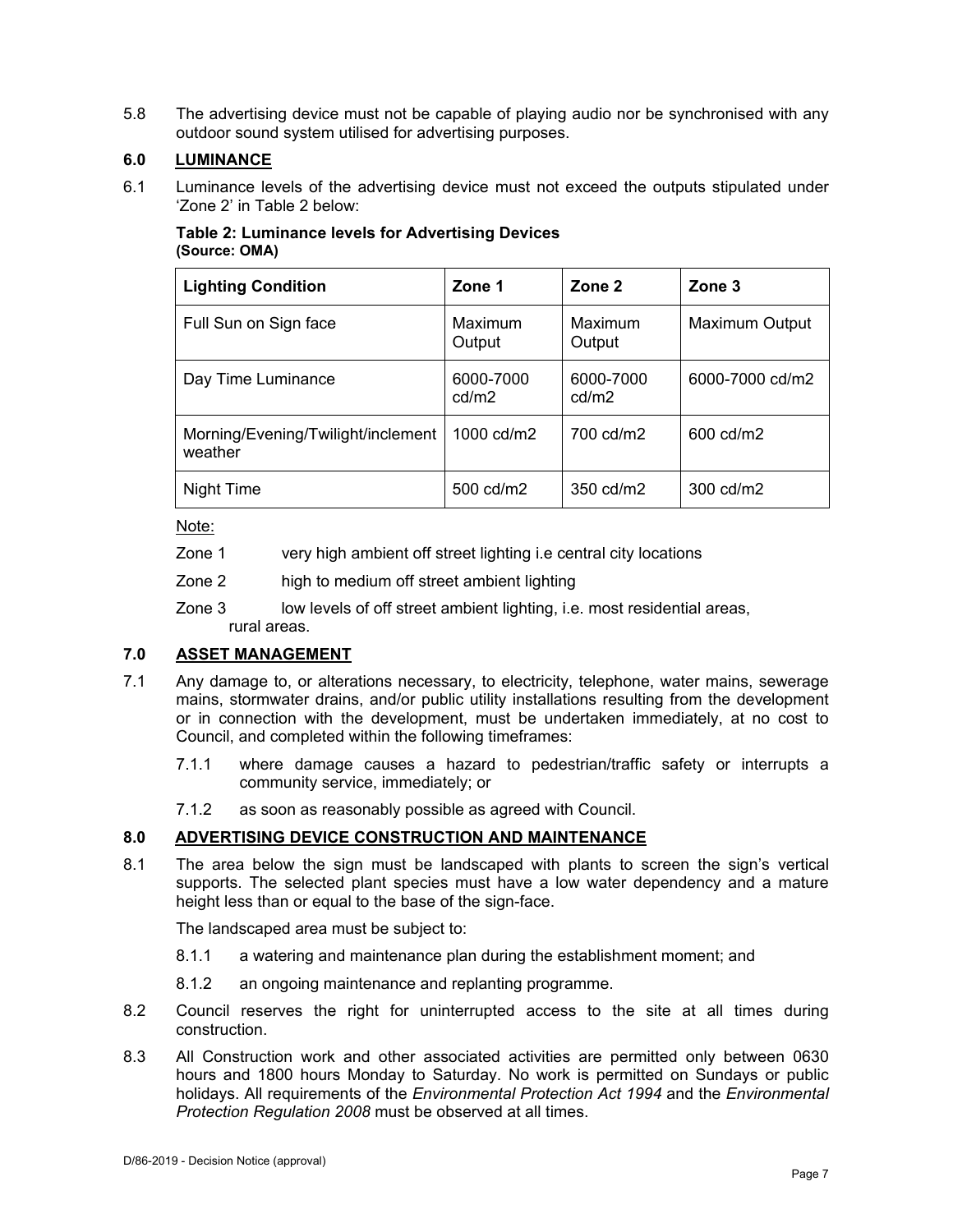- 8.4 All construction materials, waste, waste skips, machinery and contractors' vehicles must be located and stored or parked within the site.
- 8.5 Any proposed works within the vicinity (or zone of influence) of existing Council infrastructure will not adversely affect the integrity of the infrastructure. Any restoration works required on existing Council infrastructure as a result of proposed works will be at developer's expense.
- 8.6 The advertising device must be designed and certified by a Registered Professional Engineer of Queensland and constructed in accordance with the requirements of the Queensland Development Code and the Building Code of Australia.
- 8.7 All conduits, wiring, switches or other control apparatus installed on an Advertising Device must be concealed from general view, with control apparatus secured in a manner to prevent unauthorised entry and display setting tampering.
- 8.8 All electrical services and systems must comply with *Australian and New Zealand Standard AS/NZS 3000:2007* – "Electrical Installations".
- 8.9 The advertising device must be maintained at all times on the premises by the owner of the premises to the same standard as it was when it was installed in a safe and clean condition that does not adversely impact the visual amenity.

## **ADVISORY NOTES**

## NOTE 1. Aboriginal Cultural Heritage Act, 2003

It is advised that under Section 23 of the *Aboriginal Cultural Heritage Act 2003*, a person who carries out an activity must take all reasonable and practicable measures to ensure the activity does not harm Aboriginal Cultural Heritage (the "cultural heritage duty of care"). Maximum penalties for breaching the duty of care are listed in the Aboriginal Cultural Heritage legislation. The information on Aboriginal Cultural Heritage is available on the Department of Aboriginal and Torres Strait Islander Partnerships website: www.datsip.qld.gov.au.

## NOTE 2. Asbestos Removal

Any demolition and/or removal works involving asbestos materials must be undertaken in accordance with the requirements of the *Work Health and Safety Act 2011* and the *Public Health Act 2005*.

## NOTE 3. General Environmental Duty

General environmental duty under the *Environmental Protection Act 1994* prohibits unlawful environmental nuisance caused by noise, aerosols, particles, dust, ash, fumes, light, odour or smoke beyond the boundaries of the development site during all stages of the development including earthworks, construction and operation.

## NOTE 4. General Safety Of Public During Construction

The *Work Health and Safety Act 2011* and *Manual of Uniform Traffic Control Devices* must be complied with in carrying out any construction works, and to ensure safe traffic control and safe public access in respect of works being constructed on a road.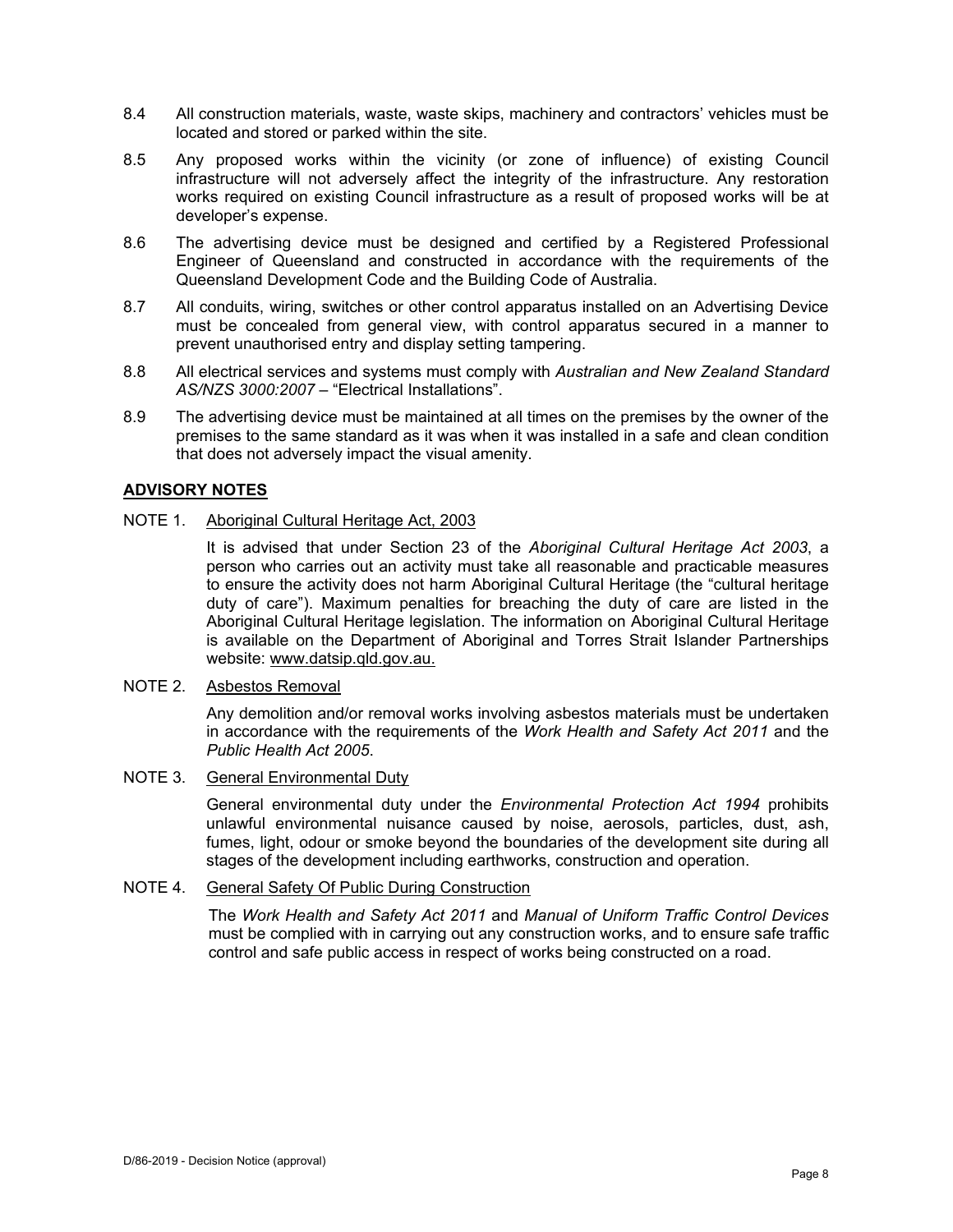

# **Appeal Rights**

*PLANNING ACT 2016*

The following is an extract from the *Planning Act 2016 (Chapter 6)*

#### *Appeal rights*

#### *229 Appeals to tribunal or P&E Court*

- (1) Schedule 1 states—
	- (a) matters that may be appealed to— (i) either a tribunal or the P&E Court; or (ii) only a tribunal; or
	- (iii) only the P&E Court; and
	- (b) the person—
		- (i) who may appeal a matter (the **appellant**); and
		- (ii) who is a respondent in an appeal of the matter; and (iii) who is a co-respondent in an appeal of the matter; and
		- (iv) who may elect to be a co-respondent in an appeal of the matter.
- (2) An appellant may start an appeal within the appeal period. (3) The **appeal period** is—
	- (a) for an appeal by a building advisory agency—10 business days after a decision notice for the decision is given to the agency or
	- (b) for an appeal against a deemed refusal—at any time after the deemed refusal happens; or
	- (c) for an appeal against a decision of the Minister, under chapter 7, part 4, to register premises or to renew the registration of premises—20 business days after a notice is published under section 269(3)(a) or (4); or
	- (d) for an appeal against an infrastructure charges notice— 20 business days after the infrastructure charges notice is given to the person; or
	- (e) for an appeal about a deemed approval of a development application for which a decision notice has not been given—30 business days after the applicant gives the deemed approval notice to the assessment manager; or
	- (f) for any other appeal—20 business days after a notice of the decision for the matter, including an enforcement notice, is given to the person.
	- Note—

See the P&E Court Act for the court's power to extend the appeal period.

- (4) Each respondent and co-respondent for an appeal may be heard in the appeal.
- (5) If an appeal is only about a referral agency's response, the assessment manager may apply to the tribunal or P&E Court to withdraw from the appeal.
- (6) To remove any doubt, it is declared that an appeal against an infrastructure charges notice must not be about—
	- (a) the adopted charge itself; or
	- (b) for a decision about an offset or refund—
		- (i) the establishment cost of trunk infrastructure identified in a LGIP; or

(ii) the cost of infrastructure decided using the method

included in the local government's charges resolution.

#### **230 Notice of appeal**

- (1) An appellant starts an appeal by lodging, with the registrar of the tribunal or P&E Court, a notice of appeal that— (a) is in the approved form; and
	- (b) succinctly states the grounds of the appeal.
- (2) The notice of appeal must be accompanied by the required fee.
- (3) The appellant or, for an appeal to a tribunal, the registrar must, within the service period, give a copy of the notice of appeal to—
	- (a) the respondent for the appeal; and
- D/86-2019 Decision Notice (approval)
- (b) each co-respondent for the appeal; and
- (c) for an appeal about a development application under schedule 1, table 1, item 1—each principal submitter for the development application; and
- (d) for an appeal about a change application under schedule 1, table 1, item 2—each principal submitter for the change application; and
- (e) each person who may elect to become a co-respondent for the appeal, other than an eligible submitter who is not a principal submitter in an appeal under paragraph (c) or (d); and
- (f) for an appeal to the P&E Court—the chief executive; and
- (g) for an appeal to a tribunal under another Act—any other person who the registrar considers appropriate.
- (4) The **service period** is—
	- (a) if a submitter or advice agency started the appeal in the P&E Court—2 business days after the appeal is started; or
	- (b) otherwise—10 business days after the appeal is started.
- (5) A notice of appeal given to a person who may elect to be a co-respondent must state the effect of subsection
- (6) A person elects to be a co-respondent by filing a notice of election, in the approved form, within 10 business days after the notice of appeal is given to the person*.*

## **231 Other appeals**

- (1) Subject to this chapter, schedule 1 and the P&E Court Act, unless the Supreme Court decides a decision or other matter under this Act is affected by jurisdictional error, the decision or matter is non-appealable.
- (2) The Judicial Review Act 1991, part 5 applies to the decision or matter to the extent it is affected by jurisdictional error.
- (3) A person who, but for subsection (1) could have made an application under the Judicial Review Act 1991 in relation to the decision or matter, may apply under part 4 of that Act for a statement of reasons in relation to the decision or matter.
- (4) In this section— **decision** includes—
	- (a) conduct engaged in for the purpose of making a decision; and
	- (b) other conduct that relates to the making of a decision; and
	- (c) the making of a decision or the failure to make a decision; and
	- (d) a purported decision; and
	- (e) a deemed refusal.

**non-appealable**, for a decision or matter, means the decision or matter—

- (a) is final and conclusive; and
- (b) may not be challenged, appealed against, reviewed, quashed, set aside or called into question in any other way under the Judicial Review Act 1991 or otherwise, whether by the Supreme Court, another court, a tribunal or another entity; and
- (c) is not subject to any declaratory, injunctive or other order of the Supreme Court, another court, a tribunal or another entity on any ground.

## **232 Rules of the P&E Court**

- (1) A person who is appealing to the P&E Court must comply with the rules of the court that apply to the appeal.
- (2) However, the P&E Court may hear and decide an appeal even if the person has not complied with rules of the P&E Court.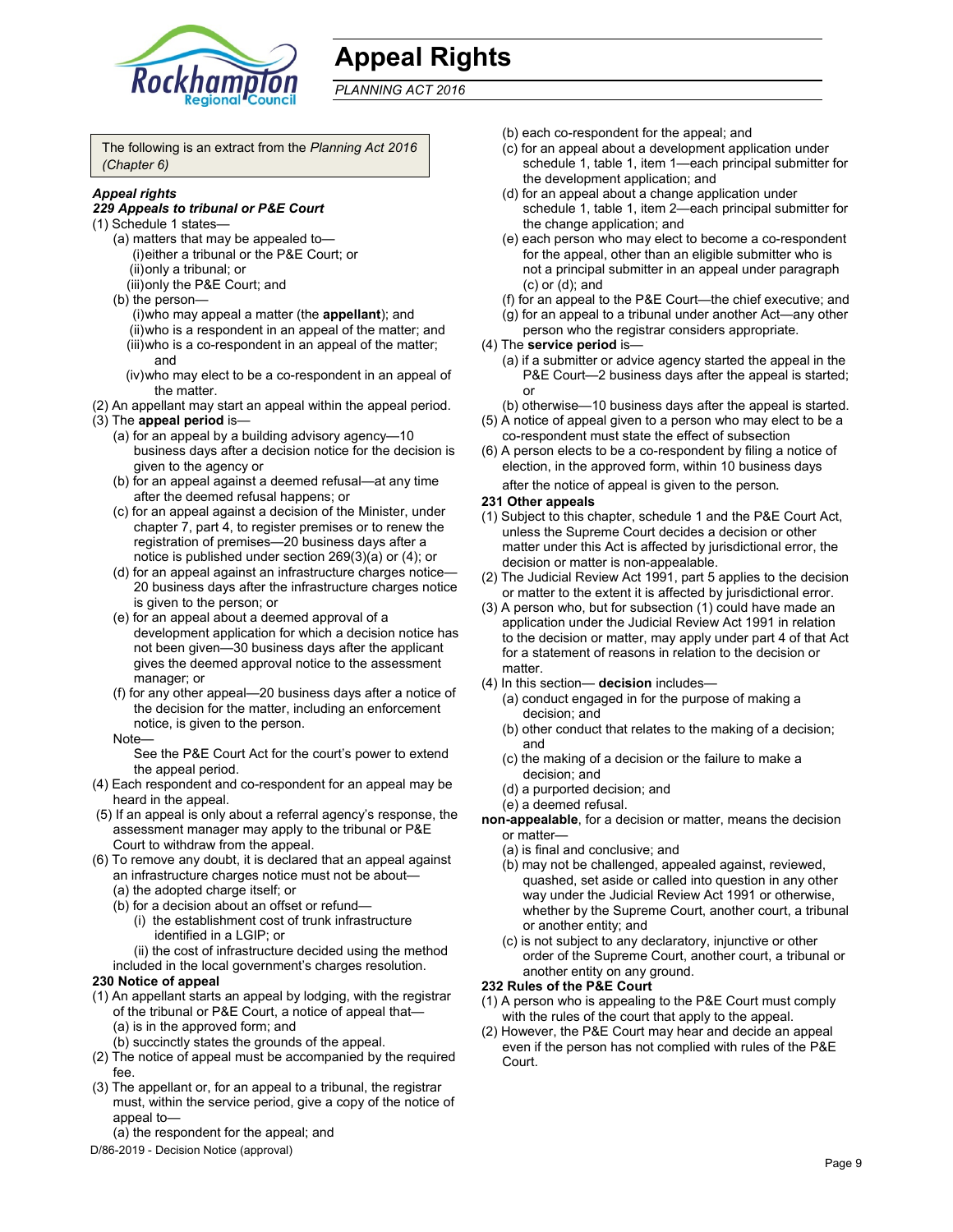

## **Appeal Rights**

*PLANNING ACT 2016*

## **Schedule 1**

#### **Appeals section 229 1 Appeal rights and parties to appeals**

- (1) Table 1 states the matters that may be appealed to—(a) the P&E court; or (b) a tribunal.
- (2) However, table 1 applies to a tribunal only if the matter involves—
	- (a) the refusal, or deemed refusal of a development application, for—
	- (i) a material change of use for a classified building; or
	- (ii) operational work associated with building work, a retaining wall, or a tennis court; or
	- (b) a provision of a development approval for—
	- (i) a material change of use for a classified building; or
- (ii) operational work associated with building work, a retaining wall, or a tennis court; or
	- (c) if a development permit was applied for—the decision to give a preliminary approval for—
		- (i) a material change of use for a classified building; or
		- (ii) operational work associated with building work, a retaining wall, or a tennis court; or
	- (d) a development condition if—
		- (i) the development approval is only for a material change of use that involves the use of a building classified under the Building Code as a class 2 building; and
		- (ii) the building is, or is proposed to be, not more than 3 storeys; and
		- (iii) the proposed development is for not more than 60 sole-occupancy units; or
	- (e) a decision for, or a deemed refusal of, an extension application for a development approval that is only for a material change of use of a classified building; or
	- (f) a decision for, or a deemed refusal of, a change application for a development approval that is only for a material change of use of a classified building; or
	- (g) a matter under this Act, to the extent the matter relates to—
		- (i) the Building Act, other than a matter under that Act that may or must be decided by the Queensland Building and Construction Commission; or
		- (ii) the Plumbing and Drainage Act, part 4 or 5; or
	- (h) a decision to give an enforcement notice in relation to a matter under paragraphs (a) to (g); or
	- (i) a decision to give an infrastructure charges notice; or
	- (j) the refusal, or deemed refusal, of a conversion application; or
	- (k) a matter that, under another Act, may be appealed to the tribunal; or
	- (l) a matter prescribed by regulation.
- (3) Also, table 1 does not apply to a tribunal if the matter
- involves—
	- (a) for a matter in subsection  $(2)(a)$  to  $(d)$ 
		- (i) a development approval for which the development application required impact assessment; and
		- (ii) a development approval in relation to which the assessment manager received a properly made submission for the development application; or
	- (b) a provision of a development approval about the identification or inclusion, under a variation approval, of a matter for the development.
- (4) Table 2 states the matters that may be appealed only to the P&E Court.
- (5) Table 3 states the matters that may be appealed only to the tribunal.
- (6) In each table—
	- (a) column 1 states the appellant in the appeal; and
	- (b) column 2 states the respondent in the appeal; and
	- (c) column 3 states the co-respondent (if any) in the appeal; and
	- (d) column 4 states the co-respondents by election (if any) in the appeal.
- (7) If the chief executive receives a notice of appeal under section 230(3)(f), the chief executive may elect to be a corespondent in the appeal.

## **Table 1**

## **Appeals to the P&E Court and, for certain matters, to a tribunal**

1. Development applications

An appeal may be made against—

(a) the refusal of all or part of the development application; or

(b) the deemed refusal of the development application; or

(c) a provision of the development approval; or

(d) if a development permit was applied for—the decision to give a preliminary approval.

| Column 1      | Column 2       | Column 3               | Column 4                       |
|---------------|----------------|------------------------|--------------------------------|
| Appellant     | Respondent     | Co-respondent          | Co-respondent by election      |
|               |                | $($ if any $)$         | $($ if any $)$                 |
| The applicant | The assessment | If the appeal is about | 1 A concurrence agency that is |
|               | manager        | a concurrence          | not a co-respondent            |
|               |                | agency's referral      | 2 If a chosen Assessment       |
|               |                | response—the           | manager is the respondent-     |
|               |                | concurrence agency     | the prescribed assessment      |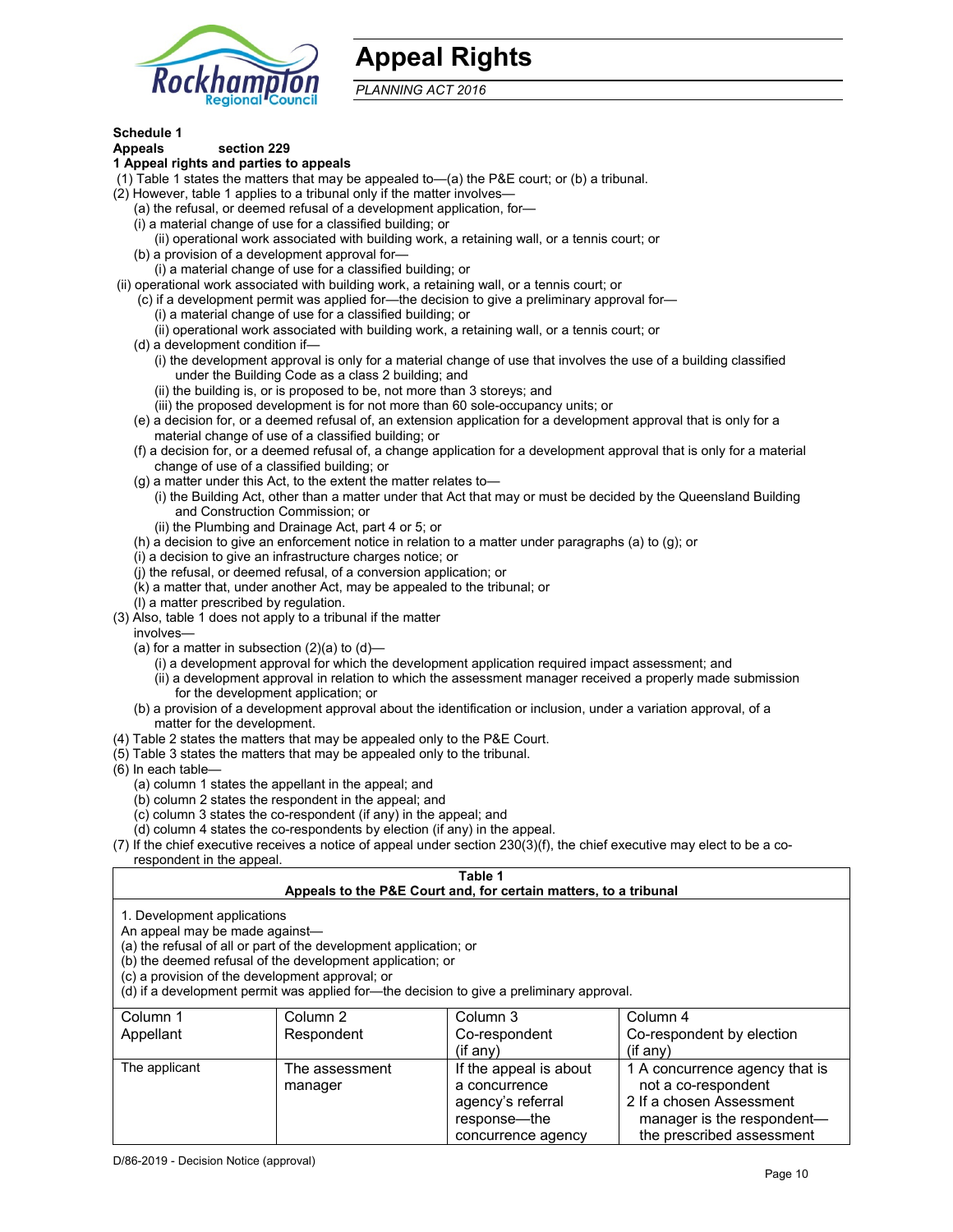| Table 1<br>Appeals to the P&E Court and, for certain matters, to a tribunal                                                                                                                                                                                                                                                                                                                                                                                                                                                                                                                                                                                                                                                                                                                                                                                                                 |                                   |                                                                 |                                                                                                                                                                                                                                                                                                                                                 |
|---------------------------------------------------------------------------------------------------------------------------------------------------------------------------------------------------------------------------------------------------------------------------------------------------------------------------------------------------------------------------------------------------------------------------------------------------------------------------------------------------------------------------------------------------------------------------------------------------------------------------------------------------------------------------------------------------------------------------------------------------------------------------------------------------------------------------------------------------------------------------------------------|-----------------------------------|-----------------------------------------------------------------|-------------------------------------------------------------------------------------------------------------------------------------------------------------------------------------------------------------------------------------------------------------------------------------------------------------------------------------------------|
|                                                                                                                                                                                                                                                                                                                                                                                                                                                                                                                                                                                                                                                                                                                                                                                                                                                                                             |                                   |                                                                 | manager<br>3 Any eligible advice agency for<br>the application<br>4 Any eligible submitter for the<br>application                                                                                                                                                                                                                               |
| 2. Change applications<br>An appeal may be made against-<br>(a) a responsible entity's decision for a change application, other than a decision made by the P&E court; or<br>(b) a deemed refusal of a change application.                                                                                                                                                                                                                                                                                                                                                                                                                                                                                                                                                                                                                                                                  |                                   |                                                                 |                                                                                                                                                                                                                                                                                                                                                 |
| Column 1<br>Appellant                                                                                                                                                                                                                                                                                                                                                                                                                                                                                                                                                                                                                                                                                                                                                                                                                                                                       | Column <sub>2</sub><br>Respondent | Column 3<br>Co-respondent<br>(if any)                           | Column 4<br>Co-respondent by election<br>(if any)                                                                                                                                                                                                                                                                                               |
| 1 The applicant<br>2 If the responsible<br>entity is the<br>assessment<br>manager-an<br>affected entity that<br>gave a pre-request<br>notice or response<br>notice                                                                                                                                                                                                                                                                                                                                                                                                                                                                                                                                                                                                                                                                                                                          | The responsible<br>entity         | If an affected entity<br>starts the appeal-the<br>applicant     | 1 A concurrence agency for the<br>development application<br>2 If a chosen assessment<br>manager is the respondent-<br>the prescribed assessment<br>manager<br>3 A private certifier for the<br>development application<br>4 Any eligible advice agency for<br>the change application<br>5 Any eligible submitter for the<br>change application |
| 3. Extension applications<br>An appeal may be made against-<br>(a) the assessment manager's decision about an extension application; or<br>(b) a deemed refusal of an extension application.                                                                                                                                                                                                                                                                                                                                                                                                                                                                                                                                                                                                                                                                                                |                                   |                                                                 |                                                                                                                                                                                                                                                                                                                                                 |
| Column 1<br>Appellant                                                                                                                                                                                                                                                                                                                                                                                                                                                                                                                                                                                                                                                                                                                                                                                                                                                                       | Column <sub>2</sub><br>Respondent | Column 3<br>Co-respondent<br>(if any)                           | Column 4<br>Co-respondent by election<br>(if any)                                                                                                                                                                                                                                                                                               |
| 1 The applicant<br>1<br>2 For a matter other<br>than a deemed<br>refusal of an<br>extension<br>application $-$ a<br>concurrence<br>agency, other than<br>the chief executive,<br>for the application                                                                                                                                                                                                                                                                                                                                                                                                                                                                                                                                                                                                                                                                                        | The assessment<br>manager         | If a concurrence<br>agency starts the<br>appeal - the applicant | If a chosen assessment<br>manager is the respondent - the<br>prescribed assessment manager                                                                                                                                                                                                                                                      |
| 4. Infrastructure charges notices<br>An appeal may be made against an infrastructure charges notice on 1 or more of the following grounds<br>a) The notice involved an error relating to $-$<br>(i) The application of the relevant adopted charge; or<br>Examples of errors in applying an adopted charge -<br>The incorrect application of gross floor area for a non-residential development<br>Applying an incorrect 'use category', under a regulation, to the development<br>The working out of extra demands, for section 120; or<br>(i)<br>An offset or refund; or<br>(ii)<br>b) The was no decision about an offset or refund; or<br>c) If the infrastructure charges notice states a refund will be given - the timing for giving the refund; or<br>d) The amount of the charge is so unreasonable that no reasonable relevant local government could have<br>imposed the amount. |                                   |                                                                 |                                                                                                                                                                                                                                                                                                                                                 |
| Column 1<br>Appellant                                                                                                                                                                                                                                                                                                                                                                                                                                                                                                                                                                                                                                                                                                                                                                                                                                                                       | Column <sub>2</sub><br>Respondent | Column 3<br>Co-respondent<br>(if any)                           | Column 4<br>Co-respondent by election<br>(if any)                                                                                                                                                                                                                                                                                               |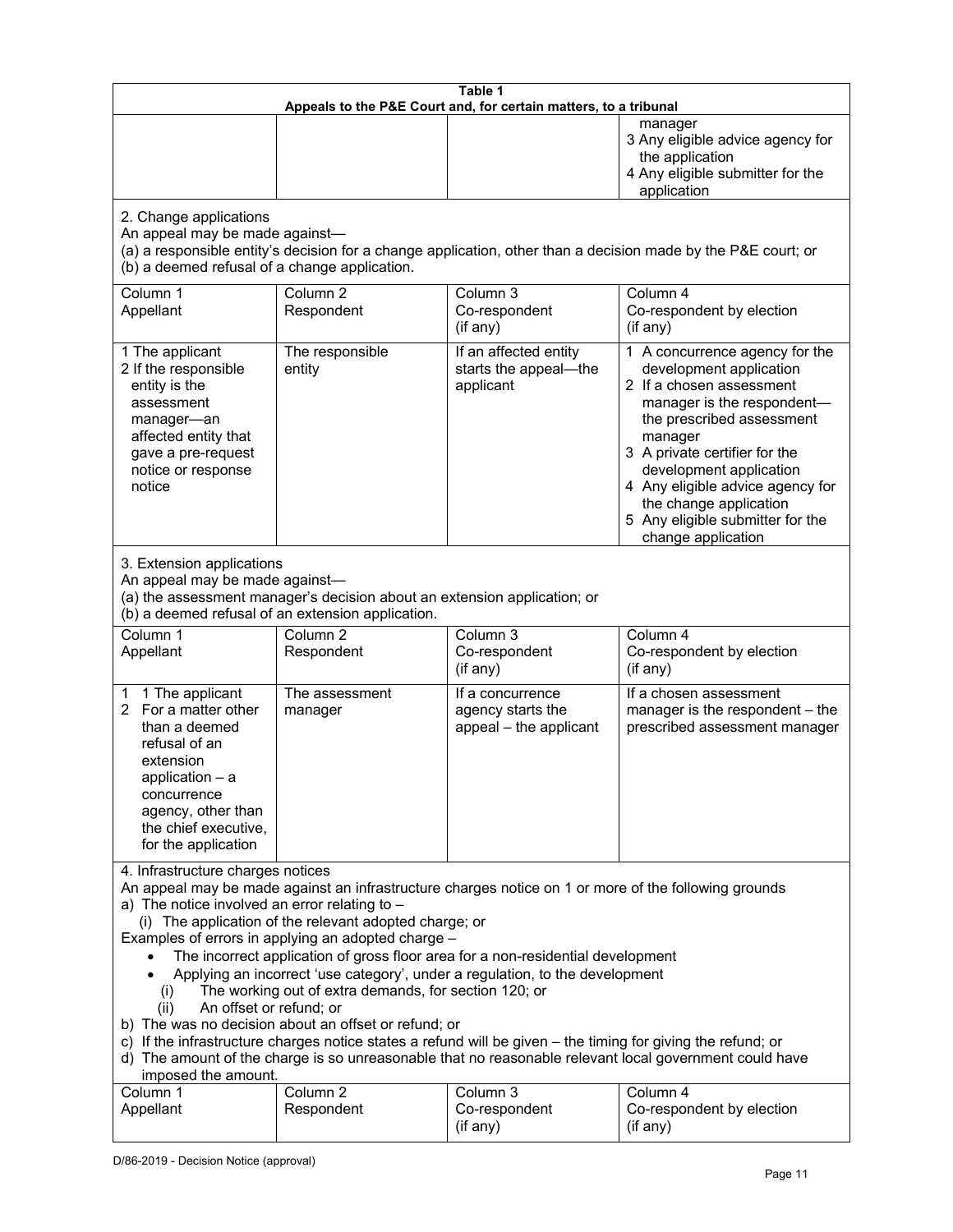| Table 1<br>Appeals to the P&E Court and, for certain matters, to a tribunal                                                                                                                                                                                                                                                                     |                                                                                                      |                                                                                                                         |                                                                                                                                                                            |
|-------------------------------------------------------------------------------------------------------------------------------------------------------------------------------------------------------------------------------------------------------------------------------------------------------------------------------------------------|------------------------------------------------------------------------------------------------------|-------------------------------------------------------------------------------------------------------------------------|----------------------------------------------------------------------------------------------------------------------------------------------------------------------------|
| The person given the<br>Infrastructure charges<br>notice                                                                                                                                                                                                                                                                                        | The local government<br>that gave the<br>infrastructure charges<br>notice                            |                                                                                                                         |                                                                                                                                                                            |
| 5. Conversion applications<br>An appeal may be made against-<br>(a) the refusal of a conversion application; or                                                                                                                                                                                                                                 | (b) a deemed refusal of a conversion application.                                                    |                                                                                                                         |                                                                                                                                                                            |
| Column 1<br>Appellant                                                                                                                                                                                                                                                                                                                           | Column <sub>2</sub><br>Respondent                                                                    | Column 3<br>Co-respondent<br>(if any)                                                                                   | Column 4<br>Co-respondent by election<br>(if any)                                                                                                                          |
| The applicant                                                                                                                                                                                                                                                                                                                                   | The local government<br>to which the conversion<br>application was made                              |                                                                                                                         |                                                                                                                                                                            |
| 6. Enforcement notices                                                                                                                                                                                                                                                                                                                          | An appeal may be made against the decision to give an enforcement notice.                            |                                                                                                                         |                                                                                                                                                                            |
| Column 1<br>Appellant                                                                                                                                                                                                                                                                                                                           | Column <sub>2</sub><br>Respondent                                                                    | Column 3<br>Co-respondent<br>(if any)                                                                                   | Column 4<br>Co-respondent by election<br>(if any)                                                                                                                          |
| The person given the<br>enforcement notice                                                                                                                                                                                                                                                                                                      | The enforcement<br>authority                                                                         |                                                                                                                         | If the enforcement authority is<br>not the local government for<br>the premises in relation to which<br>the offence is alleged to have<br>happened-the local<br>government |
|                                                                                                                                                                                                                                                                                                                                                 |                                                                                                      |                                                                                                                         |                                                                                                                                                                            |
|                                                                                                                                                                                                                                                                                                                                                 |                                                                                                      | Table 2<br>Appeals to the P&E Court only                                                                                |                                                                                                                                                                            |
| 1. Appeals from tribunal<br>An appeal may be made against a decision of a tribunal, other than a decision under<br>section 252, on the ground of-<br>(a) an error or mistake in law on the part of the tribunal; or<br>(b) jurisdictional error.                                                                                                |                                                                                                      |                                                                                                                         |                                                                                                                                                                            |
| Column 1<br>Appellant                                                                                                                                                                                                                                                                                                                           | Column <sub>2</sub><br>Respondent                                                                    | Column 3<br>Co-respondent<br>(if any)                                                                                   | Column 4<br>Co-respondent by election<br>(if any)                                                                                                                          |
| A party to the<br>proceedings for the<br>decision                                                                                                                                                                                                                                                                                               | The other party to the<br>proceedings for the<br>decision                                            |                                                                                                                         |                                                                                                                                                                            |
| 2. Eligible submitter appeals<br>An appeal may be made against the decision to give a development approval, or an approval for a change<br>application, to the extent that the decision relates to-<br>(a) any part of the development application for the development approval that required impact assessment; or<br>(b) a variation request. |                                                                                                      |                                                                                                                         |                                                                                                                                                                            |
| Column <sub>1</sub><br>Appellant                                                                                                                                                                                                                                                                                                                | Column <sub>2</sub><br>Respondent                                                                    | Column 3<br>Co-respondent<br>(if any)                                                                                   | Column 4<br>Co-respondent by election<br>(if any)                                                                                                                          |
| 1 For a development<br>application-an<br>eligible submitter for<br>the development<br>application<br>2 For a change                                                                                                                                                                                                                             | 1 For a development<br>application-the<br>assessment<br>manager<br>2 For a change<br>application-the | 1 The applicant<br>2 If the appeal is about<br>a concurrence<br>agency's referral<br>response-the<br>concurrence agency | Another eligible<br>submitter for the<br>application                                                                                                                       |

responsible entity

application—an eligible submitter for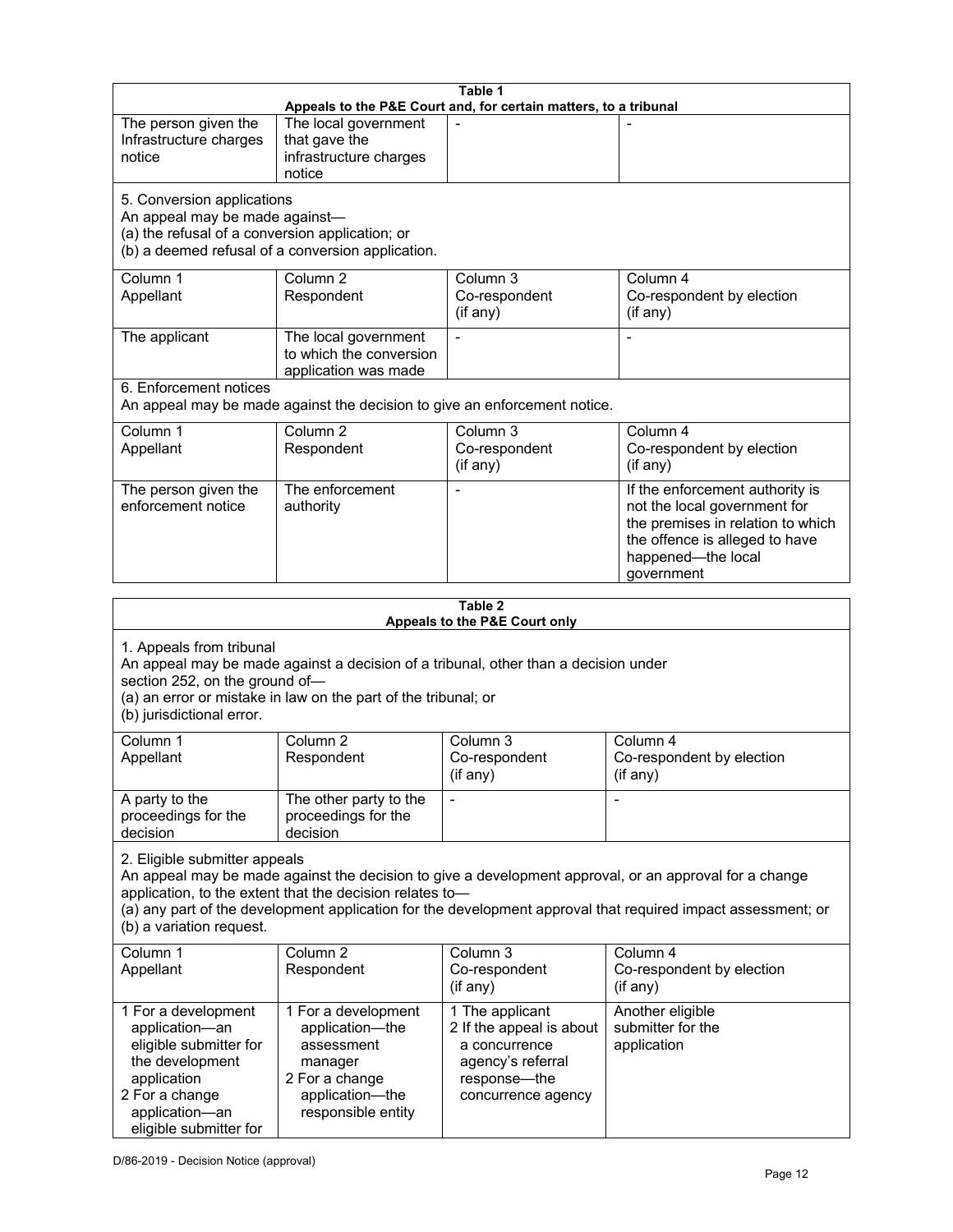| Table 2<br>Appeals to the P&E Court only                                                                                                                                                                                                                                                                                                                                                                           |                                                                                                                            |                                                                                                                         |                                                                                        |
|--------------------------------------------------------------------------------------------------------------------------------------------------------------------------------------------------------------------------------------------------------------------------------------------------------------------------------------------------------------------------------------------------------------------|----------------------------------------------------------------------------------------------------------------------------|-------------------------------------------------------------------------------------------------------------------------|----------------------------------------------------------------------------------------|
| the change<br>application                                                                                                                                                                                                                                                                                                                                                                                          |                                                                                                                            |                                                                                                                         |                                                                                        |
| 3. Eligible submitter and eligible advice agency appeals<br>An appeal may be made against a provision of a development approval, or failure to<br>include a provision in the development approval, to the extent the matter relates to-<br>(a) any part of the development application or the change application, for the development approval, that<br>required impact assessment; or<br>(b) a variation request. |                                                                                                                            |                                                                                                                         |                                                                                        |
| Column 1<br>Appellant                                                                                                                                                                                                                                                                                                                                                                                              | Column <sub>2</sub><br>Respondent                                                                                          | Column 3<br>Co-respondent<br>(if any)                                                                                   | Column 4<br>Co-respondent by election<br>(if any)                                      |
| 1 For a development<br>application-an<br>eligible submitter for<br>the development<br>application<br>2 For a change<br>application-an<br>eligible submitter for<br>the change<br>application<br>3 An eligible advice<br>agency for the<br>development<br>application or<br>change application                                                                                                                      | 1 For a development<br>application-the<br>assessment<br>manager<br>2 For a change<br>application-the<br>responsible entity | 1 The applicant<br>2 If the appeal is about<br>a concurrence<br>agency's referral<br>response-the<br>concurrence agency | Another eligible submitter for the<br>application                                      |
| 4. Compensation claims<br>An appeal may be made against-<br>(a) a decision under section 32 about a compensation claim; or<br>(b) a decision under section 265 about a claim for compensation; or<br>(c) a deemed refusal of a claim under paragraph (a) or (b).                                                                                                                                                   |                                                                                                                            |                                                                                                                         |                                                                                        |
| Column <sub>1</sub><br>Appellant                                                                                                                                                                                                                                                                                                                                                                                   | Column <sub>2</sub><br>Respondent                                                                                          | Column 3<br>Co-respondent<br>(if any)                                                                                   | Column 4<br>Co-respondent by election<br>(if any)                                      |
| A person dissatisfied<br>with the decision                                                                                                                                                                                                                                                                                                                                                                         | The local<br>government to which<br>the claim was made                                                                     |                                                                                                                         |                                                                                        |
| 5. Registered premises<br>An appeal may be made against a decision of the Minister under chapter 7, part 4.                                                                                                                                                                                                                                                                                                        |                                                                                                                            |                                                                                                                         |                                                                                        |
| Column 1<br>Appellant                                                                                                                                                                                                                                                                                                                                                                                              | Column <sub>2</sub><br>Respondent                                                                                          | Column 3<br>Co-respondent<br>(i f any)                                                                                  | Column 4<br>Co-respondent by election<br>(if any)                                      |
| 1 A person given a<br>decision notice about<br>the decision<br>2 If the decision is to<br>register premises or<br>renew the<br>registration of<br>premises-an owner<br>or occupier of<br>premises in the<br>affected area for the<br>registered premises<br>who is dissatisfied<br>with the decision                                                                                                               | The Minister                                                                                                               |                                                                                                                         | If an owner or occupier starts the<br>appeal - the owner of the<br>registered premises |